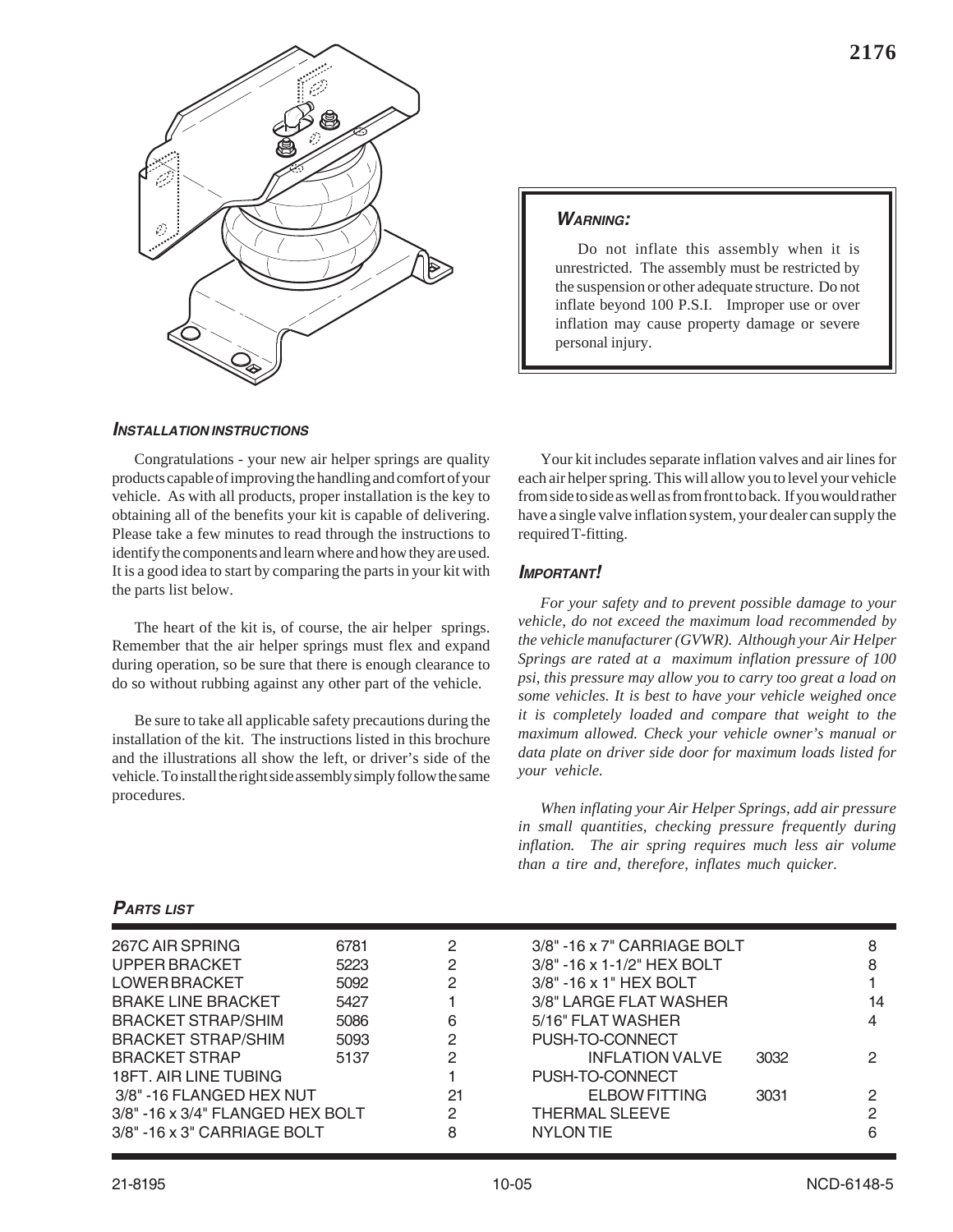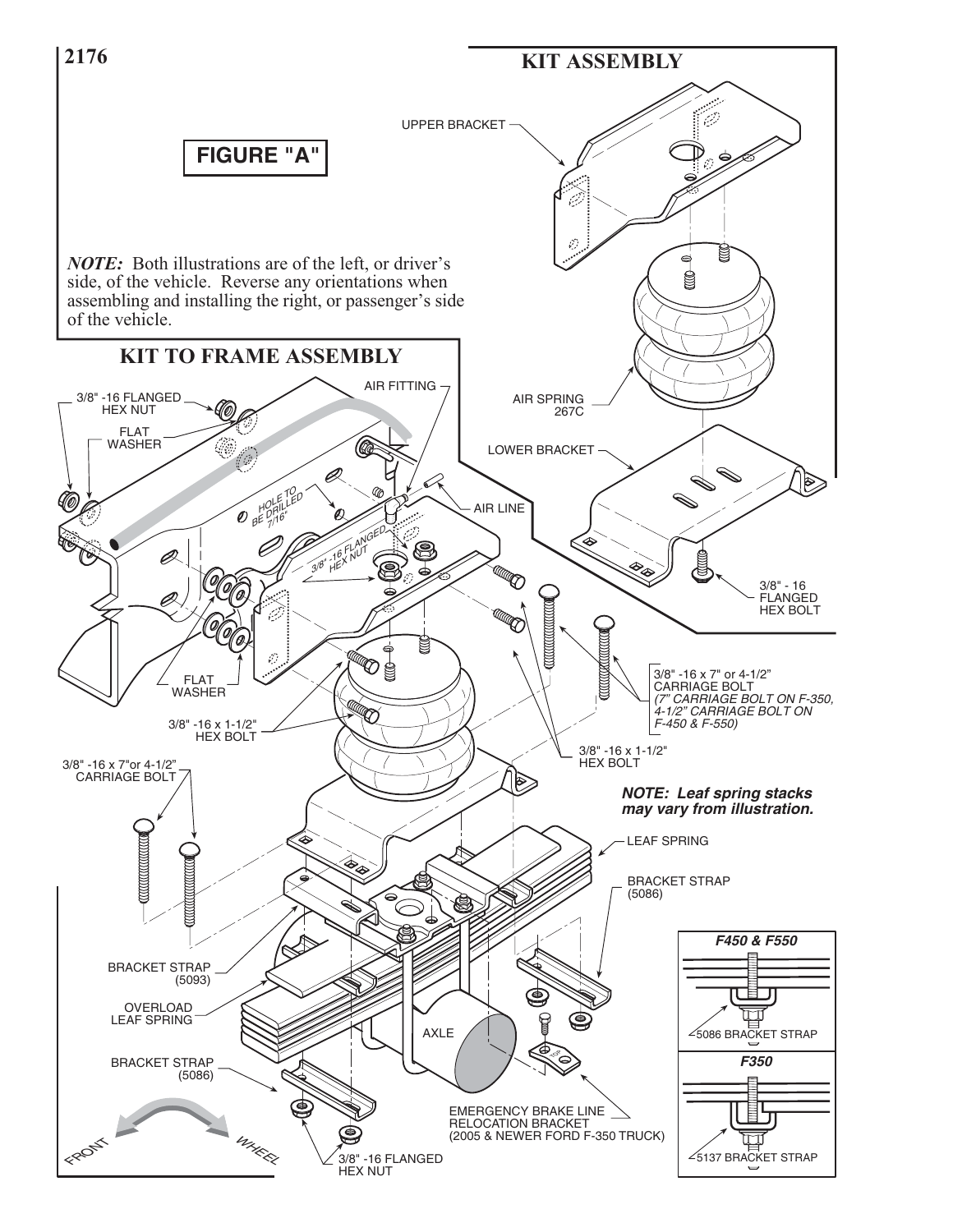





# *STEP 1 - PREPARE THE VEHICLE*

With the vehicle is on a solid level surface, chock the front wheels. This vehicle does not have to be raised up to install the kit. Remove the negative battery cable. *This installation assumes that there is no load on the vehicle.*

 On 2005 and newer F-350 vehicles the emergency brake line bracket must be relocated. Remove the screw holding the brake line. Install the relocating bracket with the screw previously removed. *NOTE: the bracket is marked top*. Next, fasten the emergency brake line bracket to the relocation bracket using the  $3/8$ " X 1" bolt and a  $3/8$ " nut.

## *STEP 2 - PREASSEMBLE THE KIT*

Select one air helper spring and a lower bracket from your kit. Fasten the lower bracket to the air helper spring using a 3/8" -16 x 3/4" flanged hex bolt through the center slot in the lower bracket *(finger tight) see Figure "A"*.

# *STEP 3 - PREPARE THE FRAME*

The frame rail on the driver's side of the vehicle will require the relocation of three items that will interfere with the upper bracket and air spring. This is accomplished by relocating the existing nuts, bolts, and clips on the frame rail that fall between the upper bracket flanges.

1.) The emergency brake line clip will be moved toward the rear of the vehicle *see Figure "B"*.

2.) The plastic line harness located on the inside of the frame rail will be moved 2-1/4" toward the rear of the vehicle. Two 3/8" holes will have to be drilled to relocate the line harness *see Figure "B"*.

3.) The ground strap bolt must be relocated to fall outside the upper bracket flanges *see Figure "B"*. Please note that the nuts, bolts and clips may be placed in various locations depending upon your specific model.

# *STEP 4 - ATTACH THE ASSEMBLY TO THE FRAME*

The three existing slots in the frame rail will be used in addition to one hole drilled in the frame rail to attach the upper bracket to the frame rail. The slots will have to be enlarged to allow the bolts to pass through. Place the upper bracket on the outside of the frame rail, aligning the holes in the bracket with the slots in the frame *see Figure "A"*. Using the upper bracket as a template, mark the hole to be drilled in the frame rail with a center punch. Remove the upper bracket and drill a hole on the center mark using a 7/16" drill bit. *Before drilling, make sure that all electrical, brake, and fuel lines are cleared from the path of the drill bit*. Damaging the lines can be avoided by inserting a piece of wood between the frame rail and any lines in the path of the drill bit.

Attach the upper bracket to the frame rail using the drilled hole and a 3/8" -16 x 1-1/2" hex bolt, 3/8" -16 flanged hex nut, and large washer, making sure that the remaining holes in the bracket are aligned with the slots in the

frame rail *see Figure "A"*. With the upper bracket secured in place, drill through the three holes in the upper bracket and through the slots in the frame rail with a 7/16" drill bit. Using the supplied 3/8" -16 x 3/4" hex bolts, 3/8" -16 flanged hex nuts, and large washers, attach the bracket to the frame rail. Note that three large washers will be placed between the forward bracket flange and the frame rail on both flange attaching locations *on the left side of the vehicle only*. This allows the air spring assembly to mount flush with the frame rail *see Figure "A"*. Next, install the elbow fitting into the air spring. Tighten the air fitting securely to engage the orange thread sealant. Position the fitting to point to the anticipated location of the air inflation valves, *see Figure "A" & "F"*.

## *STEP 5 - ATTACH THE LOWER BRACKET TO THE VEHICLE*

Place the lower bracket and air spring on the leaf stack. Insert the studs on the upper plate of the air spring through the holes in the upper bracket. Attach the air spring to the upper bracket using two 3/8"-16 flanged hex nuts. Install the 1/2" or 1" spacer between the lower bracket and the leaf stack on the forward end of the assembly to align the upper and lower brackets as close to parallel as possible *see Figures "A" & "D"*. Insert the carriage bolts through the square holes in the lower bracket. *Use 7" carriage bolts for F-350's and use 4-1/2" carriage bolts for F-450's & F-550's.*